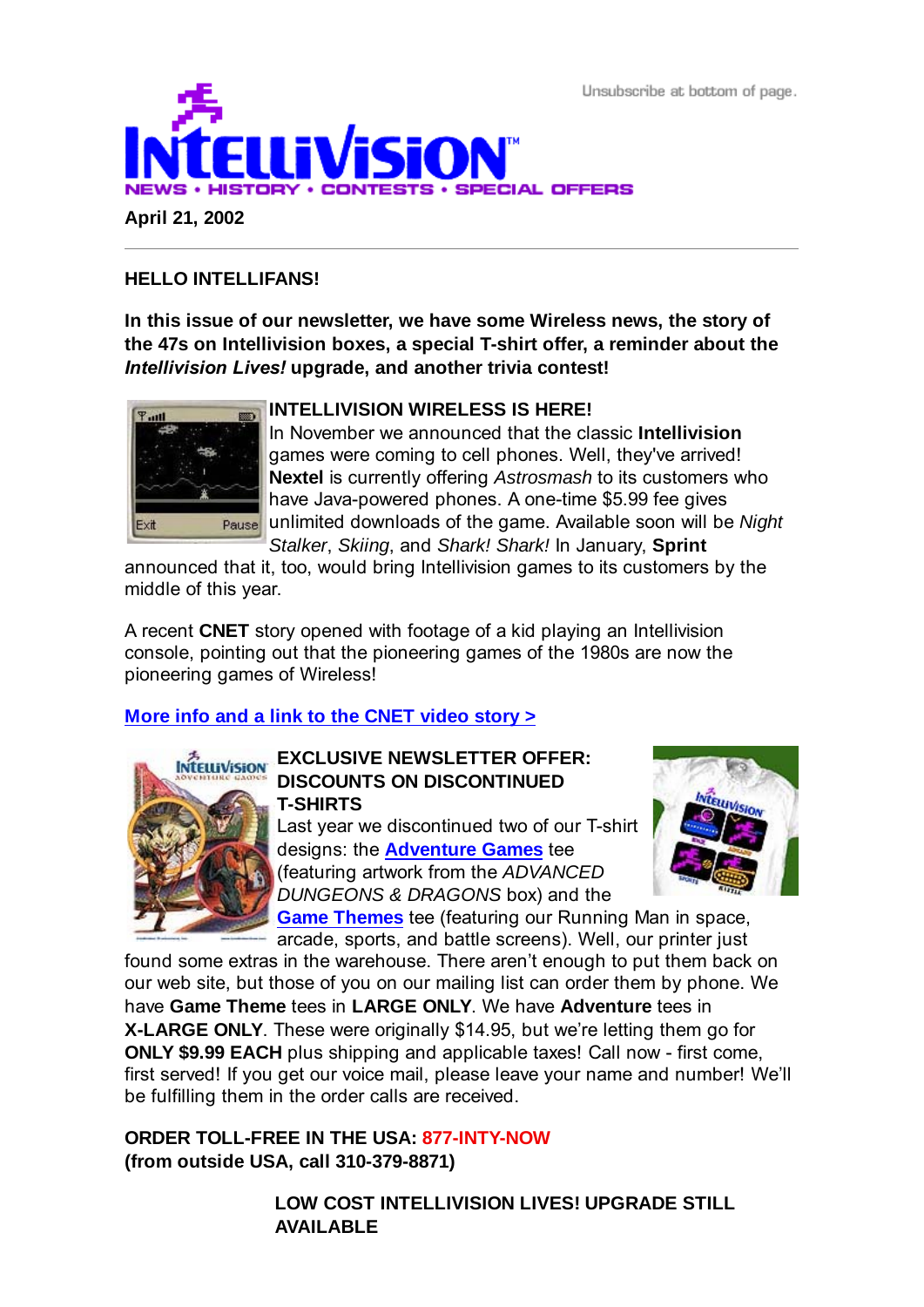

Last month we introduced *Intellivision Lives! Version 1.1*. This new version of our hit CD-ROM collection works on Windows XP, as well as Windows 95, 98, Me, 2000, and Mac OS 8, 9, and X. And it works with DirectX-compatible hand controllers!

 We also offered a great deal to everyone who purchased the original *Intellivision Lives! Version 1.0*: upgrade to *Version 1.1* for only \$9.99 - and we throw in FREE shipping and handling! The upgrade is the *Version 1.1* CD-ROM with jewel case - same as if you paid full price! The offer is still available, but hurry - it **expires June 30!**

### **Upgrade details & conditions >**

(We apologize to those of you who have tried to order the upgrade, only to be told that your name isn't in our database. 99% of the time, the problem is that you entered your name slightly differently than how it's listed in the database. For instance, you used "Edward" when you ordered Version 1.0, and used "Ed" when you tried to order the upgrade. **If you have trouble ordering the upgrade, please call us at 877-INTLVSN (310-379-4109) or email us.** We'll look you up and tell you **exactly** how your name is entered.)



#### **INTELLIVISION LORE FROM THE FILES OF THE BLUE SKY RANGERS:** *INTELLIVISION AND THE CULT OF 47*

True Trekkies know that the number 47 pops up frequently in episodes of *Star Trek: The Next Generation*, *Deep Space Nine*, *Voyager*, and several of the **Star Trek** movies. There's even a web

site dedicated to the **Star Trek 47s**. Less well known is that the number 47 appears on many **Intellivision** game boxes. Coincidence? No, just part of the **Cult of 47**.

In 1964, so the story goes, **Pomona College** Math Professor **Donald Bentley** "proved" that all numbers equal 47. After that, Pomona students started noticing the recurrence of the number 47 everywhere - on campus and off (there were 47 students enrolled in the year of the college's first graduating class; Exit 47 of the San Bernardino Freeway leads to Pomona College; Jesus performs 47 miracles in the New Testament; The Declaration of Independence contains 47 sentences). Over the years, the list grew.

In the early eighties, Pomona College graduate **David Warhol** wound up at **Mattel Electronics**, along with fellow alums **Don Daglow** and **Eddie Dombrower**. In 1983, Dave tipped his hat to Pomona alumni everywhere in his Intellivision game *Mind Strike*: game board 47 spells out "DAVE."

In 1986, Dave was hired by **INTV Corp**. to produce new Intellivision cartridges. **Keith Robinson**, who developed *TRON Solar Sailer* at Mattel, was hired to design the INTV packaging. The first game was *Super Pro Football*. Knowing Dave's affinity



David Warhol

for the number 47, Keith surprised him by sticking a nice big 47 right on the cover.